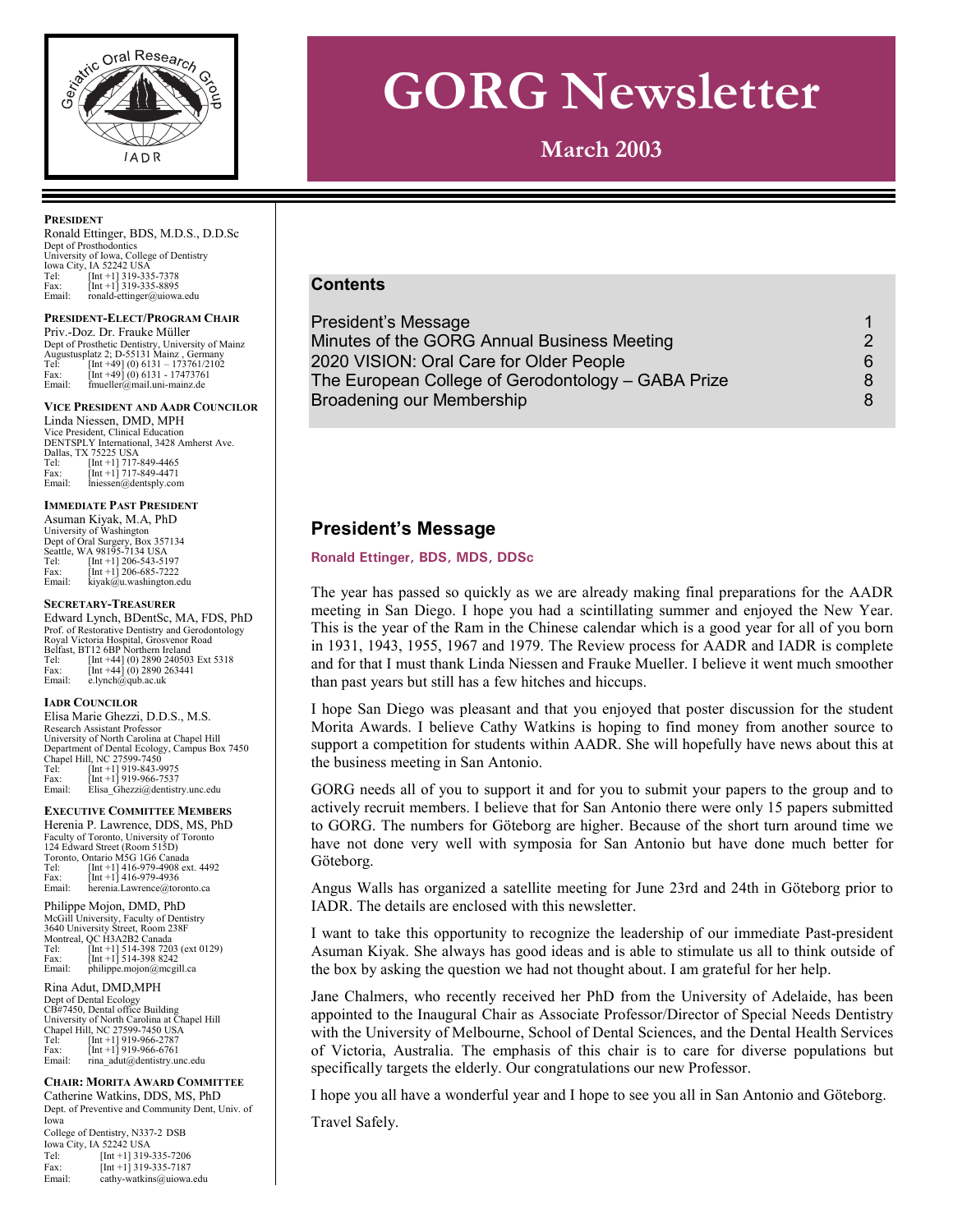# <span id="page-1-0"></span>**Minutes of the GORG Annual Business Meeting**

**San Diego, March 8, 2002** 

#### **1. Call to order:** 5:08 PM

## **2. Approval of minutes of 2001 business meeting (Chiba):**

Motion by Dr. Cathy Watkins, second by Dr. Judith Jones

#### **3. Awards:**

The GORG Distinguished Scientist Award was won by Dr. Greg Gilbert.

Dr. Jim Beck requested members to send him nominations electronically. Submit letter of recommendation and summary of CV before mid-August.

## Morita Junior Investigator Awards

Poster Discussion session was presented Thursday, March 7. The new format was a great success. Eighteen abstract were submitted electronically, sixteen were selected for competition. All sixteen junior investigators were recognized at the meeting and identified by Morita Junior Investigator ribbons during the meeting.

The top four finalists from each group (predoctoral/postdoctoral) were selected to compete in the poster-discussion session. The predoctoral finalists were: Jessica R. Smith, "Functional dentition and oral health quality of life in older adults"; Eric C. Rossow, "Iowa dentists' care of adult special needs patients"; Jonathan. A. Calvo, "Do medication-induced xerostomia subjects have more caries prevalence than nonmedicated subjects?" Scott D. Thompson, "Dry mouth and oral disease in 79+ elders."

Post-doctoral finalists were: Catherine Champagne, "Periodontal attachment loss is associated with carotid calcification"; Mabi Singh, "Prevalence of carious lesions in medicated patients"; Lynn B. Copeland, "Predictors of tooth loss in two adult populations," and John R. Elter, "Association of periodontitis and stroke/TIA: the ARIC study". Judges were Drs. Jimmy Steele, Herenia Lawrence, and Judith Jones. The predoctoral first place was awarded to Eric. C. Rossow, and Honorable Mention certificates were given the other three finalists. The post-doctoral first place was awarded to Catherine Champagne, and Honorable Mention to the other three postdoc finalists. Students reported that the format increased their project visibility and they appreciated the poster-discussion format where they were able to hear comments and suggestions from senior and junior colleagues. There was some discussion at the conclusion of the award ceremony about the eligibility status of the Morita award candidates. Due to differences in terminology the post-doctoral award

candidates could include a varied range of experienced candidates. It was finally determined that pre-doctoral would continue to support pre-dental or pre-PhD candidates who do not yet any doctoral degree. Post-doctoral candidates would include those with a doctoral degree who are either a) pursuing additional graduate training or b) have completed such additional training within five years prior to award submission deadline.



*Pre-doc finalist Jessica Smith and pre-doc winner Eric Rossow between Asuman Kiyak and Cathy Watkins* 



*Post-doctoral winner Catherine Champagne between Asuman Kiyak and Cathy Watkins* 



*Asuman Kiyak, Lyn Copeland, Catherine Champagne (post-doc winner), Mabi Singh, John Elter and Cathy Watkins*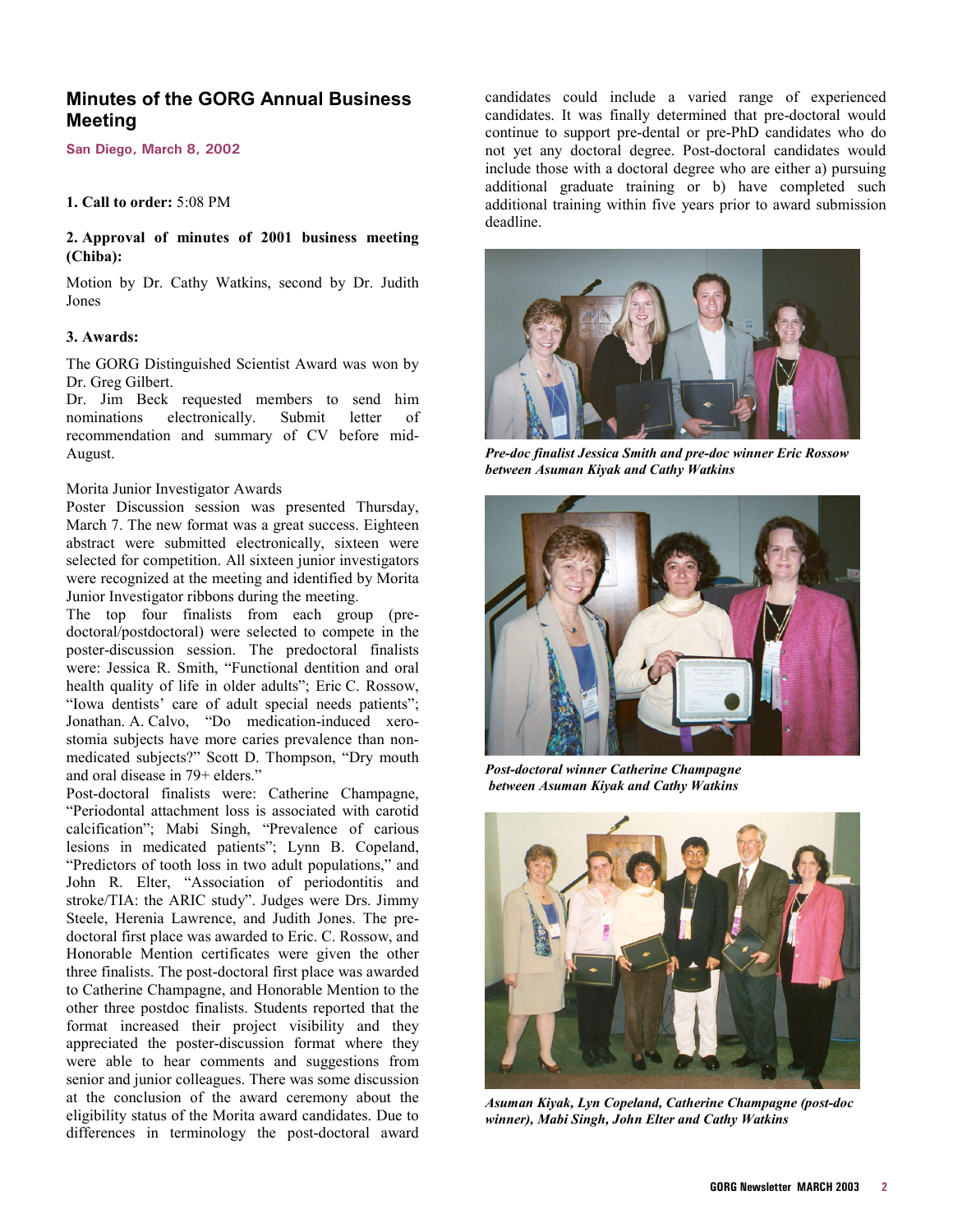

*Cathy Watkins and pre-doc winner Eric Rossow* 

#### **4. Satellite Pre-IADR Symposium for 2003**

Dr. Angus Walls presented suggested themes for symposium in Göteborg, Sweden on the Monday-Tuesday before the IADR Annual Session. Suggested themes: 1) Oral Health and Quality of Life; 2) Nutrition and Oral Health; 3) Effectiveness of Healthcare; 4) Economic Models for Healthcare Delivery for Older Adults; 5) Research in a Healthcare Facility. Attendees discussed other topics and potential interest in financing issues related to geriatric dentistry at such an international session.

#### **5. Election results**

- Dr. Judith Jones announced the new officers:
- Dr. Linda Niessen/Vice President;
- Dr. Edward Lynch/Secretary-Treasurer;
- Dr. Elisa Ghezzi/IADR Councilor
- Dr. Rina Adut/Executive Committee Member

Certificates of appreciation were awarded to Dr. Powell for her dedicated service as Sec-Treas. during the past two years, and to Drs. Poul Holm-Pedersen and Janet Yellowitz (in absentia).

Dr. Ginger Powell asked for comments regarding first electronic ballot. Members asked to have more time to consider votes. This year's ballot was received by some members on the day it was due back.

## **6. Constitution and By-laws**

Dr. Judith Jones presented changes for approval by members. Changes attached.

#### **7. Reports**

- Program chair-Dr. Ron Ettinger described many problems with electronic submissions. In the end, 2 abstracts were rejected, 2 were transferred, and 58 were accepted.
- Treasurer-Dr. Ginger Powell presented end of year balance of \$10,077.67, after three years' back subscription to Gerodontology has been paid.
- IADR Councilor-Dr. Cathy Watkins

President-elect, John Clarkson, opened the meeting by introducing Dr Paul Robertson as the new Vice-President elect. 4155 abstracts were submitted to the meeting. 84% were electronically submitted. Treasurer, Edwin Yen reported that overall IADR was in good financial health but the investment portfolio has declined with events since 9/11/01. Dr Yen felt that the US asset managers did very well and recommended that IADR have daily managers of international investments because the biggest losses were in that area and may have been avoided with a daily manager. IADR is now seeking international investment expertise on a daily basis. Overall IADR had a loss of \$234,988.00 on investments with an overall \$1.4 million loss against \$6.7 million assets. The operating budget has consistently been in deficit but this is not related to the investments since the operating budget does not use monies from the investment portfolio. A \$5.00 increase in annual dues was passed to keep the operating budget out of deficit. IADR also passed a subsidy plan for groups unable to meet the dues increase.

Executive Director, Eli Schwartz, will not be seeking renewal as IADR Executive Director. He was given a standing ovation for his many years of hard work. A search committee has been established in seeking his replacement. Critical Reviews will be an on-line journal by January, 2003. While 2001 operating budget was in deficit, the projected budgets for 2002 and 2003 look good due to some changes: On-line abstract submission this year saved significant operating costs and now looking into ways to decrease cost of publishing abstract books, IADR has fused costs of IADR/AADR joint publications, JDR has on-line submission and IADR moving to that by years end, Scientific Group Transaction fees have increased from \$2.00 to \$3.00. Decreasing our printing costs will be the most significant way to contain the operating budget.

New Vice-President elect officer slate for 2003: Dr Deborah Greenspan (Univ. of California); Dr Takenyuki Kuroda (Tokyo Medical and Dental University); and Dr Mariano Sanz (Univ. of Complutense, Madrid) Although Charlotte, North Carolina was less expensive, New Orleans, Louisiana was chosen as the 2007 IADR meeting site mainly due to international familiarity.

IADR requested input from the council groups on three points:

1) Council approved an increase of the members-at-large from 3 to 5 with the intent to have representation from the 5 main geographic regions: North America, Europe, Asia, South America, and Africa. This move increases the voting board to 10, the officers and the 5 members-at-large. Currently these members are appointed but there is no formal nomination process. This motion will have to go up for a constitutional amendment vote next year. At that time a more specific process will be included. IADR welcomes input from the represented groups regarding that nomination/selection process for these geographic representatives. This point was discussed but no recommendations were provided from GORG at this time.

2) Currently IADR research groups are represented by a single voting member though all group councilors attend. It has been agreed that there should be a bigger representation of the research function of the IADR on the council and thus an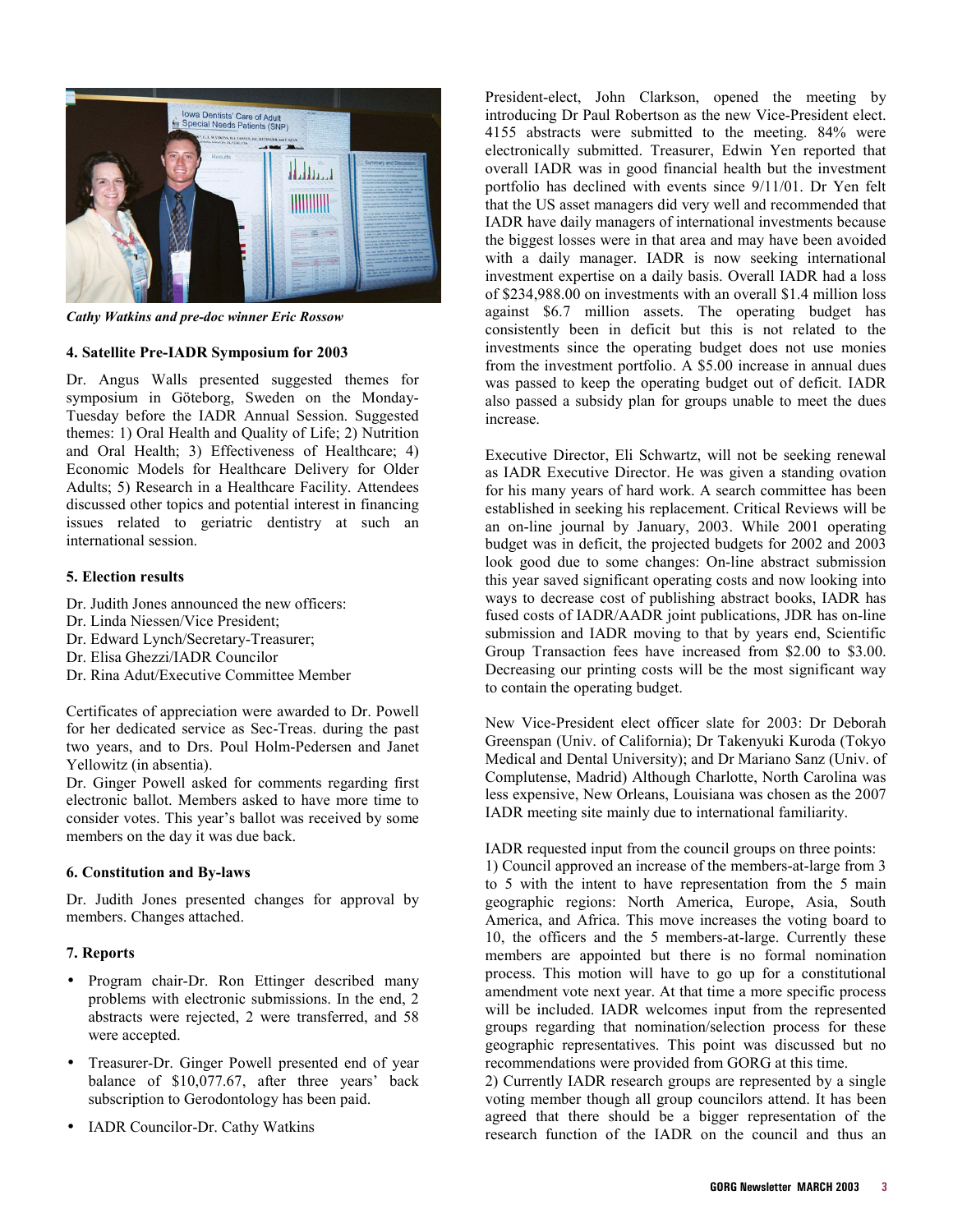increased number of research group votes. The council would then represent a matrix of geographical and research representation. This was agreed upon in principle but the exact number was not determined. It was suggested that no less than 5 and no more than 10 votes be provided. This suggestion would require a grouping of the various research groups. Some groupings were proposed by Sally Marshall et al that would combine research groups based on size to larger voting groups of 5-600 members. This proposed grouping was sent to the research groups and responses indicated that this grouping was not logical and groups by numbers suggested membership reflected research importance. GORG discussed this at the meeting and voted to report that we feel each research group should get one vote without combination of groups. This would provide 21 votes on council issues. GORG members also rejected the idea that a group must have 100 members to vote. Currently all research groups have 50 members. GORG recommends that 50 be used as a minimum if a minimum is determined necessary at all. 3) The third issue is the optimal size of a division. Recognition as a division provides potential financial benefit with \$1000.00 being returned to each division participating in the General Session. It has been proposed that Divisions must be of 100 members to receive this status and money. Currently Divisions exist with 50 members. These smaller groups would revert to Section Status with no money. Judy Jones raised the

same issue discussed at Council, that such a change would put up barriers to the very regions of world we seek membership. GORG suggests a minimum of 50 members per division and that the \$1000.00 dividend go directly to the division and not be kept in the IADR accounts unless requested by the division. Cathy

Watkins will provide a report to IADR officers regarding GORG responses on these issues. FDI moved their headquarters from London to France, to Ferney-Voltaire which is a suburb to Geneva Switzerland. FDI executive director Dr Per Åke Zillen suddenly was forced to step down for health reasons and Dr Johann Barnard is the acting director. Individual membership in FDI is abandoned and all members of the respective national associations are now considered as members of FDI. The information channels to the members has therefore been changed so the IJD journal is changed to carry more clinical type articles and general type articles. The FDI website has undergone changes so it will become a clearinghouse for any information related to dentistry considered to be of relevance for our members. Dr Asbjorn Jokstad is the FDI science manager and has a very useful website section detailing new publications and consensus conference summaries. There is a gerontological section that GORG members may find particularly useful. In addition, a more "political" issue promoted by professor Newell Johnson is the wish to join efforts with IADR/FDI/WHO/ISO and bring forward oral health in a

"global alliance for oral health". This effort is in developmental stage.

Dr John Clarkson suggested that the joint concerns expressed by IADR and FDI of the resulted in the appointment of a new WHO dental officer, Paul Yuriks from Denmark who will now be located in the central office of WHO. This concluded the IADR council meeting.

- AADR Councilor- similar information as in IADR report
- Gerodontology Dr. Edward Lynch thanked members for their continued support.

Please e-mail suggestions or comments to Dr. Lynch, e.lynch@qub.ac.uk

## **8. Converting to e-mail communications-discussed in conjunction with above items.**

- Newsletter and elections-Dr. Ginger Powell requested all members to check annually the accuracy of e-mail address with IADR, denise@iadr.org.
- Creation of website-may cost between \$1,000 and \$2,000 to develop. Asuman will discuss with the webmaster who created and maintains the BSHSR website.

#### **9. Nominations for 2003**

Dr. Asuman Kiyak solicited nominations for next year's officers. There was consensus that we should recruit more international members to serve as officers.

#### **10. New Business**

Dr. Frauke Muller made a call for symposium, abstracts and lunch and learning for next annual session. Suggestions for symposia : 1) Shortened Dental Arch, 2) Tissue Response to Prostheses by Frail Elders. Deadline for submission, July 2002 for both meetings

#### **11. Meeting adjourned at 6:30 PM**

#### **Changes to Constitution**

#### GERIATRIC ORAL RESEARCH GROUP

#### ARTICLE III. Definition

*Geriatric oral research shall consist of research on aging, oral diseases and conditions including their treatment and prevention.* 

#### Edit as follows:

*Geriatric oral research shall consist of research on aging and allied fields, oral diseases and conditions including their treatment and prevention in order to improve the quality of life of the older adult.*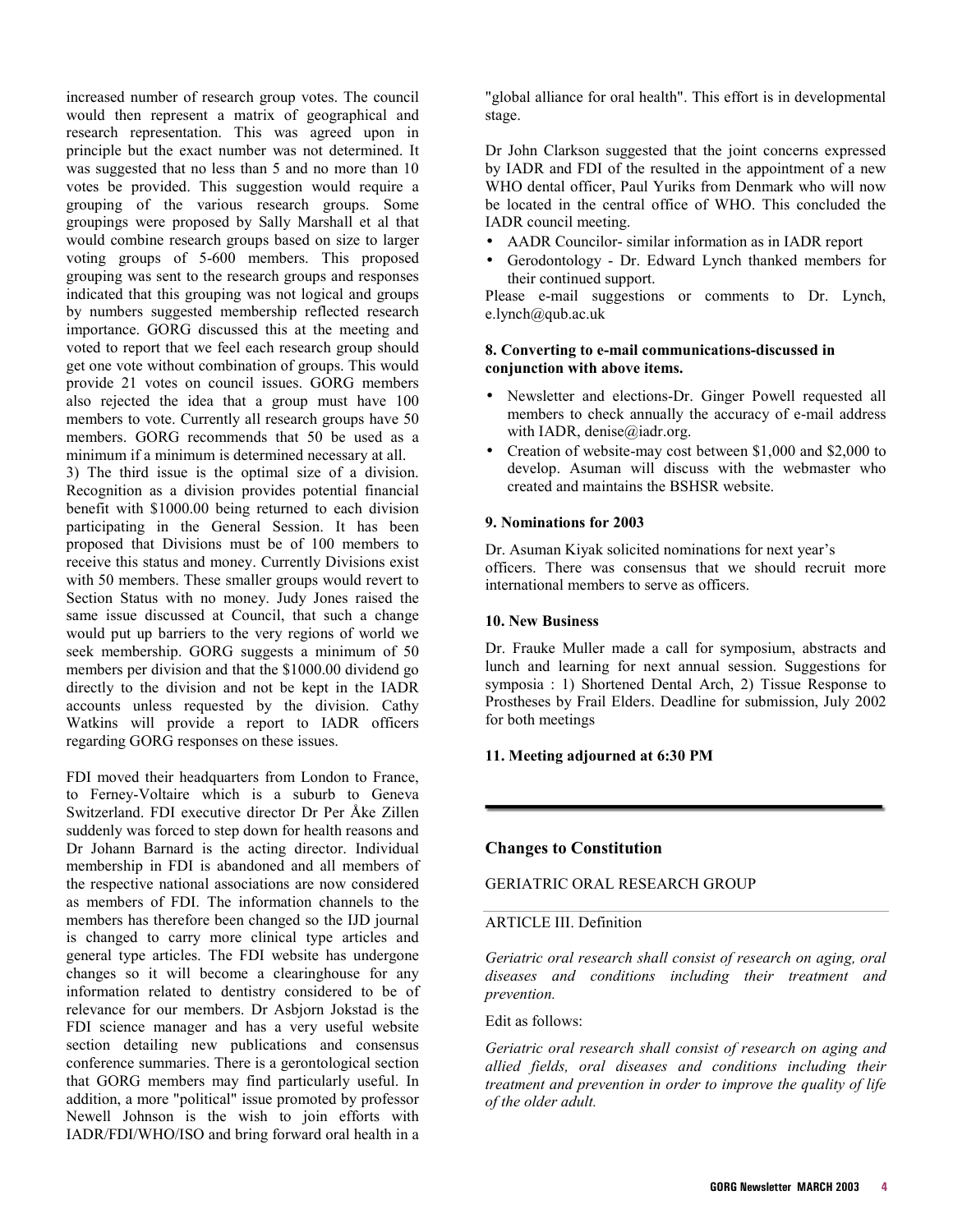### ARTICLE IV. Objectives

*2. To facilitate the exchange of ideas in this field by promoting normal and informal meetings, symposia and workshops;* 

Spelling correction (underlined):

*2. To facilitate the exchange of ideas in this field by promoting formal and informal meetings, symposia and workshops;* 

*4. To encourage scientists to become involved in geriatric oral research via appropriate seminars and discussions;* 

Edit as follows:

*4. To encourage scientists, junior investigators and students to become involved in geriatric oral research via seminars and discussions;* 

ARTICLE VIII. Officers and Executive Committee Members

Section 6. Replacement.

*B*. Spelling error: 'help' should read 'held.'

*C. No individual may serve as a voting member of the Executive Committee for more than nine years in his/her lifetime.* 

## Delete

ARTICLE X. Nominations, Election and Installation of **Officers** 

Section 2. Elections.

A. Could ballots be returned by electronic mail? Yes.

ARTICLE XII. Quorum and Voting

Section 1. Quorum. *"… 25 full members shall constitute a quorum…."* 

Should we reduce the number of members necessary for a quorum? No

BY-LAWS

ARTICLE II. Officers and Executive Committee Members

Section 2. Duties. A.

1. President

Add one item to the list:

*f. Shall review IADR/AADR Scientific Policies as requested by IADR/AADR.* 

3. Vice-President Add one item to the list:

*d. hall review IADR/AADR Scientific Policies as requested by IADR/AADR.* 

Add:

6. Immediate Past President

*Shall serve as chair of the nominating committee and review and comment on IADR/AADR Scientific Policies.* 

# **Joint Meeting - ECG / GORG / PRG**

There will be a joint meeting of the European College of Gerodontology, and the Prosthodontic and Geriatric Oral Research Groups of the IADR immediately before the general session in Göteborg.

## **Meeting theme: The frail older person Principal sponsor: Dentsply Dates: Göteborg 23rd / 24th June 2003 Venue, The Hotel Riverton, Göteborg**

3 sessions

Drugs and the older person Polypharmacy in the older patient Sugars in medicine as much of a problem in the old as it is in the young? Management strategies for older people Prevention is better than cure, how can we effectively prevent oral disease in older people? How can we best organise services for older people to facilitate their care? Variables that influence quality of life in older subjects What do older people want in terms of their oral health? What should we do to facilitate their needs? Each session will have keynote presentations plus the opportunity for facilitated debate ECG clinical research prize. Prize available to the best poster presented during the meeting. The poster must be of work that has not been presented at a scientific meeting previously €5,000 Funded by GABA Please add this meeting to your travel schedule, further details to follow.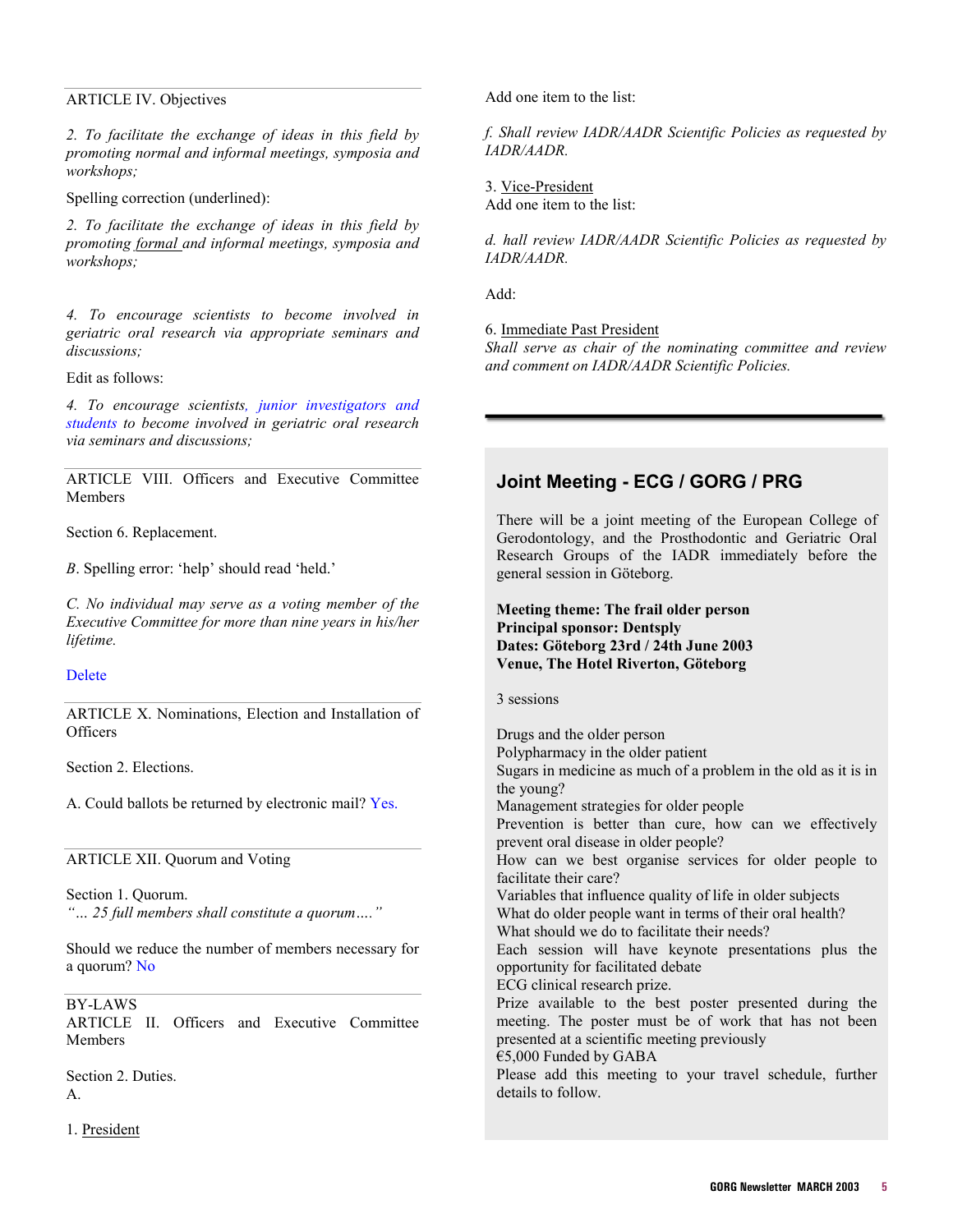# <span id="page-5-0"></span>**2020 VISION: Oral Care for Older People**

**British Society for Gerodontology President: Denise Mattin** 

This meeting offered a vision for the oral health care needs of older people in 2020: problems and some answers. This focus was drawn from the draft for a policy monograph with this title being prepared by the British Dental Association (**BDA**). In the morning, speakers focused on UK demographic change, the demands that this will place on dental services and some possible answers. The afternoon session ran as for breakout groups addressing:

 How can preventive information and oral health education best be delivered?

- How practical is the oral health assessment?
- How to improve availability of care and information to hard to reach groups of older people

Despite the limited time allowed conclusions of each group provide patterns for future action. These are summarised below. Although the context was for Britain in 2002, they will be relevant in other countries with the similar problems.

The background and the BDA working party draft monograph was introduced by Darshan Patel (BDA Economist). He outlined their collaborative process for consultation which has now included input from this BSG meeting.

Professor Anthea Tinker (London) gave a comprehensive demographic review including the latest projections from the UK Government Actuaries Department. The familiar shifting age balance due to falling fertility rates and positive changes in mortality and morbidity is familiar to GORG members but will be complicated in UK by increasing ethnic diversity of older people. Men and women have different health experiences and dental attendance patterns which effect on the need for oral health services.

Professor Damien Walmsley's (Birmingham) lively presentation of possible new technologies reflected the challenges of root caries, dry mouth, and increasing numbers of older people with more teeth requiring restoration. The future need for appropriately trained dental teams must to be addressed now. There may be a number of possible biological innovations which may lead to the prevention and treatment of dental conditions particularly as the result of genetic engineering.

Janet Griffiths (Cardiff) gave an excellent overview of the services that will be needed to be provided in 2020 including those for frail older people and the impact of changing Government and NHS policies.

Hilary Maynard (Cardiff) then reported her research on compliance with Disability Discrimination Act requirements [which specify access etc] in her area in Wales. Very few of the general practices surveyed could comply with the Act and much investment and training is required to ensure that practices are fully accessible to patients with disabilities.

The afternoon session was spilt up into 4 group workshops. Despite the limited time allowed conclusions of each group provide patterns for future action, which are summarised below.

# **Education And Training: What Needs To Be Put In Place To Meet The Challenge Of 2020?**

#### **Who needs to be involved?**

- Government, Department of Health
- General Dental Council
- NHS training providers
- Voluntary
- Specialist organisations, British Society of Gerodontology (BSG), British Dental Association (BDA)
- College Faculties?
- Patients and users expert panels
- Universities students, dentists and Professions Complimentary to Dentistry (PCD)
- Extended team health and social care
- Carers within residential homes, hospitals and in the community

#### **What education and training is needed?**

*Undergraduate curricula needs:* 

- to continue to include teaching the care of edentulous patients
- to include experience of domiciliary care for older people.

#### *Postgraduate training*

- Need for specialists which requires training pathways and training posts
- Availability of postgraduate courses for dentists and PCDs in gerodontology
- Continuing Professional Development (CPD). Particularly needed in gerodontology to extend competency. All modalities for learning should be developed.

#### *PCDs*

- Skilled PCDs are required
- Training of the whole team is needed
- Rewards and appropriate remuneration are needed
- Team leaders should be specialist dentists

#### *Carers*

- Integrated training for carers in oral health care issues
- Training should be by peer group teaching by link or key workers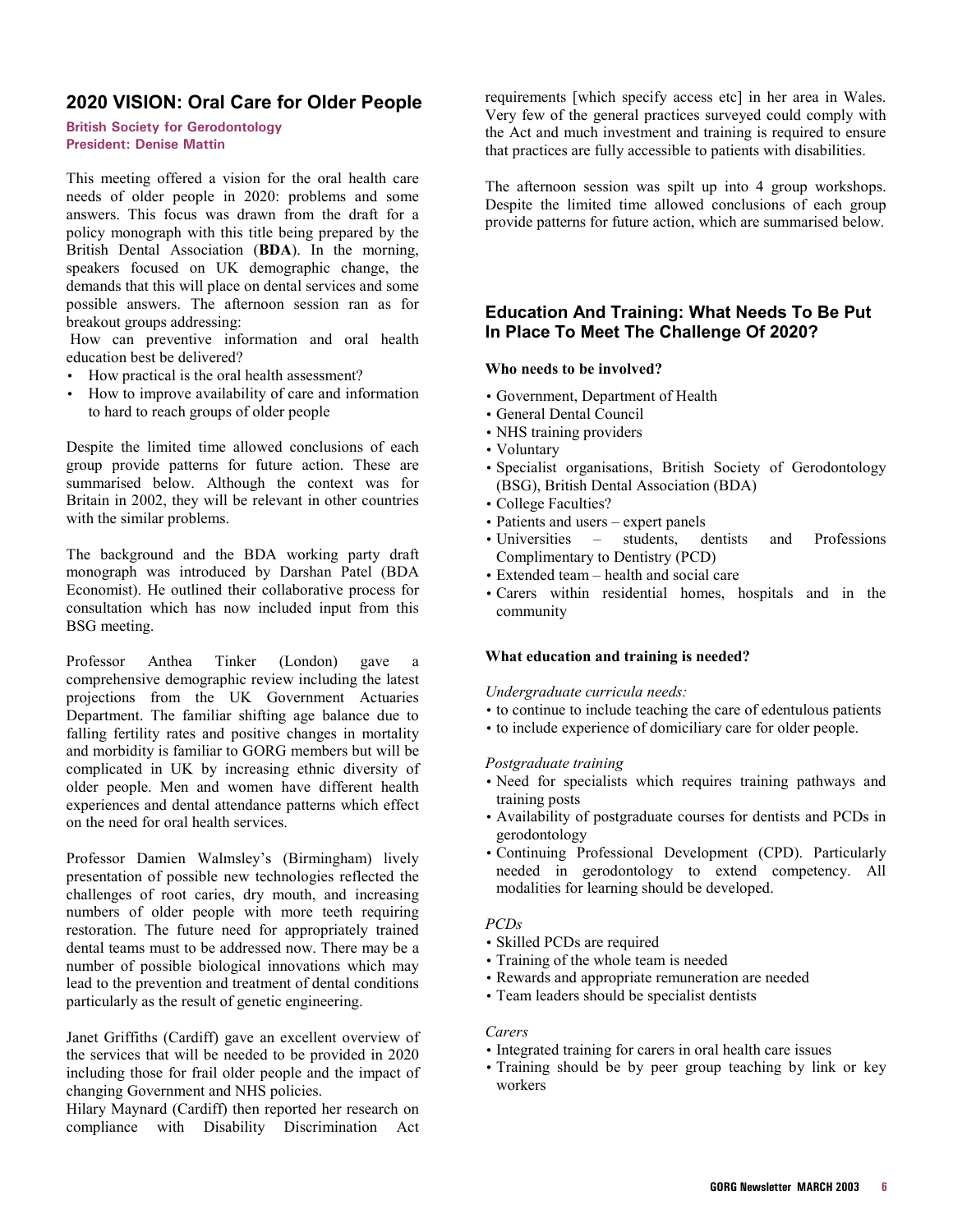# **How Can Preventive Information And Oral Health Education Best Be Delivered?**

## *Targeting*

- NHS management and carers
- Clients and patients
- Family carers and advocates
- Other health professionals
- Non specialist dentists

## *Education*

- Direct training programmes in care settings/cascade training
- National Vocational Qualifications (NVQs) / Scottish Vocational Qualifications (SVQs)
- Family carers
- Undergraduate/postgraduate education
- Internet
- Link with oral health product manufacturers/other health messages
- Using oral health facilitators
- Media/video/CD-ROMs

## *Barriers*

- Time, and funding, lack of workforce, resources
- Social, cultural factors
- Staff turnover
- Clients' impairments and co-morbidity
- Fear of dentistry
- Consent issues

## *Resources – whom to lobby?*

- Primary Care Trusts and other local health authorities
- Care Standards Commission
- Empower older people themselves
- Patient and voluntary organisations
- Politicians

## *Who will lobby?*

- Oral Health Advisory Groups
- Specialist societies
- The BDA

# **How Practical Is An 'Oral Health Assessment'?**

## *When?*

• Age 60

#### *Why?*

- Prevention: cancer, other oral disease, diet and life style changes at this age
- Information can be given on effect of medication, how to access care

## *What should it be?*

a) Risk assessment (given by any health care professional with training)

b) Oral Health Care Plan given by a dentist

Everyone aged sixty plus should be offered (a) and depending on results, some are then offered a referral to a dentist for (b).

The risk assessment and oral health care plan should be free to patients and the plan should involve no commitment to treatment. The timing of repeat assessment will need to be related to initial outcome and experience.

Use of IT is crucial to record results (electronic patient records)

# **How To Improve Availability Of Care And Information To 'Hard To Reach' Groups Of Older People**

Hard to reach groups include people who are homeless, travellers, asylum seekers, dental phobics, in secure units, housebound, prejudiced against dentistry or dentists.

Outreach is difficult even with mobile units. Ambulance and voluntary transport schemes are limited and untimely. Physical access and suitable spaces are seldom satisfactory even in care homes/day centres.

- Mobility must be addressed in town planning and funding
- Access and space must be mandatory in new residential and day care facilities
- Information is needed to be proactively disseminated in different languages and formats including large print and Braille. Availability of NHS dental forms in a variety of formats and languages.
- NHS dental examination should be made free now to 65s and over in the whole of the UK not only Wales
- Oral Health Assessments should be developed to become available to all over age 60
- Information on reduced cost NHS dental treatment should be less confusing and carers should be given information about entitlement

Health advocates should be available in a dental context to help with filling in forms, supporting older patients and liasing across services.